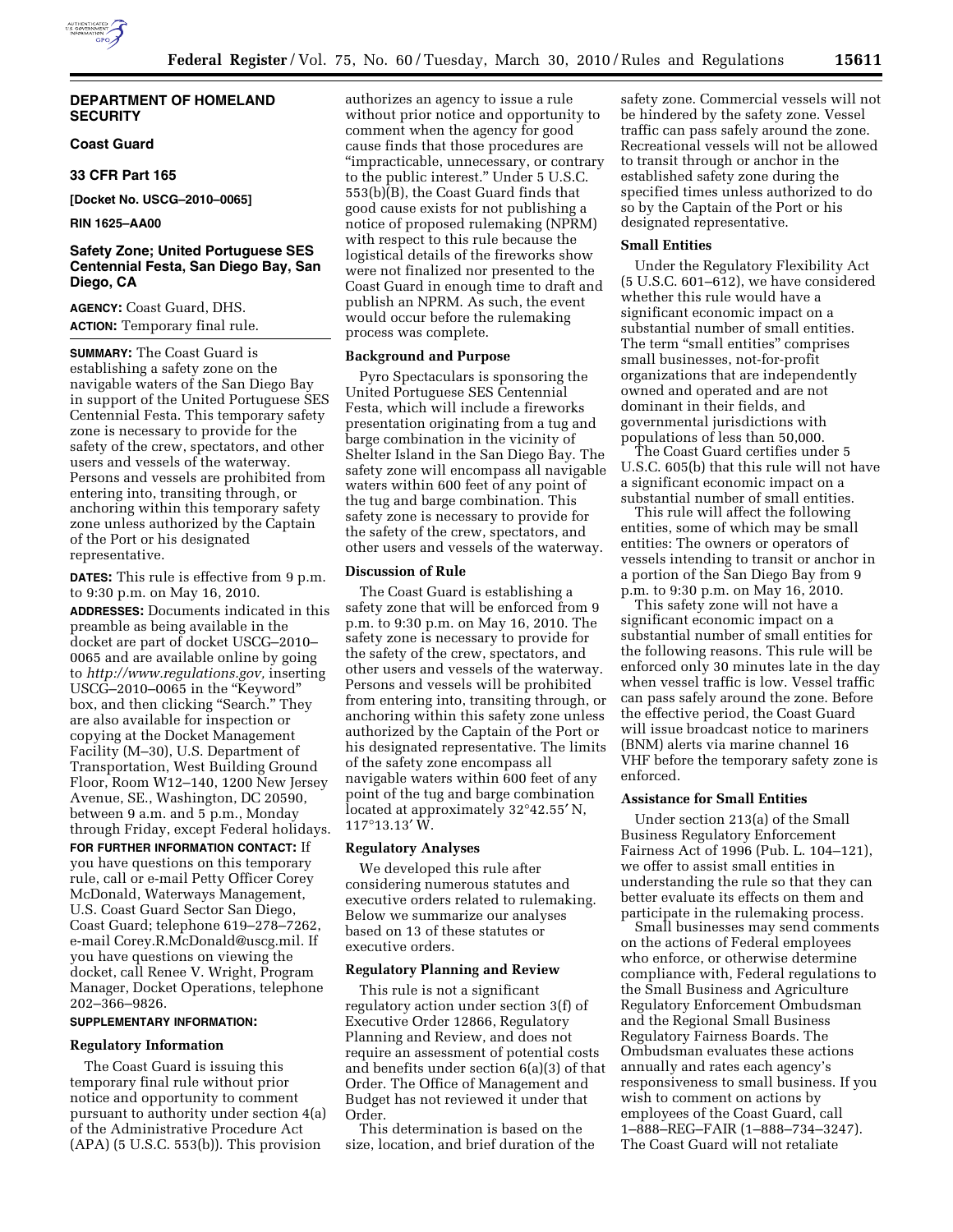against small entities that question or complain about this rule or any policy or action of the Coast Guard.

## **Collection of Information**

This rule calls for no new collection of information under the Paperwork Reduction Act of 1995 (44 U.S.C. 3501– 3520).

## **Federalism**

A rule has implications for federalism under Executive Order 13132, Federalism, if it has a substantial direct effect on State or local governments and would either preempt State law or impose a substantial direct cost of compliance on them. We have analyzed this rule under that Order and have determined that it does not have implications for federalism.

#### **Unfunded Mandates Reform Act**

The Unfunded Mandates Reform Act of 1995 (2 U.S.C. 1531–1538) requires Federal agencies to assess the effects of their discretionary regulatory actions. In particular, the Act addresses actions that may result in the expenditure by a State, local, or tribal government, in the aggregate, or by the private sector of \$100,000,000 (adjusted for inflation) or more in any one year. Though this rule will not result in such an expenditure, we do discuss the effects of this rule elsewhere in this preamble.

## **Taking of Private Property**

This rule will not effect a taking of private property or otherwise have taking implications under Executive Order 12630, Governmental Actions and Interference with Constitutionally Protected Property Rights.

#### **Civil Justice Reform**

This rule meets applicable standards in sections 3(a) and 3(b)(2) of Executive Order 12988, Civil Justice Reform, to minimize litigation, eliminate ambiguity, and reduce burden.

#### **Protection of Children**

We have analyzed this rule under Executive Order 13045, Protection of Children from Environmental Health Risks and Safety Risks. This rule is not an economically significant rule and does not create an environmental risk to health or risk to safety that may disproportionately affect children.

#### **Indian Tribal Governments**

This rule does not have tribal implications under Executive Order 13175, Consultation and Coordination with Indian Tribal Governments, because it does not have a substantial direct effect on one or more Indian

tribes, on the relationship between the Federal Government and Indian tribes, or on the distribution of power and responsibilities between the Federal Government and Indian tribes.

#### **Energy Effects**

We have analyzed this rule under Executive Order 13211, Actions Concerning Regulations That Significantly Affect Energy Supply, Distribution, or Use. We have determined that it is not a "significant energy action'' under that order because it is not a ''significant regulatory action'' under Executive Order 12866 and is not likely to have a significant adverse effect on the supply, distribution, or use of energy. The Administrator of the Office of Information and Regulatory Affairs has not designated it as a significant energy action. Therefore, it does not require a Statement of Energy Effects under Executive Order 13211.

## **Technical Standards**

The National Technology Transfer and Advancement Act (NTTAA) (15 U.S.C. 272 note) directs agencies to use voluntary consensus standards in their regulatory activities unless the agency provides Congress, through the Office of Management and Budget, with an explanation of why using these standards would be inconsistent with applicable law or otherwise impractical. Voluntary consensus standards are technical standards (e.g., specifications of materials, performance, design, or operation; test methods; sampling procedures; and related management systems practices) that are developed or adopted by voluntary consensus standards bodies.

This rule does not use technical standards. Therefore, we did not consider the use of voluntary consensus standards.

#### **Environment**

We have analyzed this rule under Department of Homeland Security Management Directive 023–01 and Commandant Instruction M16475.lD, which guide the Coast Guard in complying with the National Environmental Policy Act of 1969 (NEPA) (42 U.S.C. 4321–4370f), and have concluded this action is one of a category of actions which do not individually or cumulatively have a significant effect on the human environment. This rule is categorically excluded, under figure 2–1, paragraph (34)(g), of the Instruction. This rule involves the establishment of a safety zone.

An environmental analysis checklist and a categorical exclusion

determination are available in the docket where indicated under **ADDRESSES**.

## **List of Subjects in 33 CFR Part 165**

Harbors, Marine safety, Navigation (water), Reporting and recordkeeping requirements, Security measures, Waterways.

For the reasons discussed in the preamble, the Coast Guard amends 33 CFR part 165 as follows:

## **PART 165—REGULATED NAVIGATION AREAS AND LIMITED ACCESS AREAS**

■ 1. The authority citation for part 165 continues to read as follows:

**Authority:** 33 U.S.C. 1226, 1231; 46 U.S.C. Chapter 701, 3306, 3703; 50 U.S.C. 191, 195; 33 CFR 1.05–1, 6.04–1, 6.04–6, 160.5; Pub. L. 107–295, 116 Stat. 2064; Department of Homeland Security Delegation No. 0170.1.

■ 2. Add § 165.T11-286 to read as follows:

#### **§ 165.T11–286 Safety Zone; United Portuguese SES Centennial Festa; San Diego Bay, San Diego, CA.**

(a) *Location.* The limits of the safety zone encompass all navigable waters within 600 feet of any point of the tug and barge combination located at approximately 32°42.55′ N, 117°13.13′  $\tilde{W}$ .

(b) *Enforcement Period.* This section will be enforced from 9 p.m. to 9:30 p.m. on May 16, 2010. If the event concludes prior to the scheduled termination time, the Captain of the Port will cease enforcement of this safety zone and will announce that fact via Broadcast Notice to Mariners.

(c) *Definitions.* The following definition applies to this section: *Designated representative,* means any commissioned, warrant, and petty officers of the Coast Guard on board Coast Guard, Coast Guard Auxiliary, and local, state, and federal law enforcement vessels who have been authorized to act on the behalf of the Captain of the Port.

(d) *Regulations.* (1) Entry into, transit through or anchoring within this safety zone is prohibited unless authorized by the Captain of the Port of San Diego or his designated on-scene representative.

(2) Mariners requesting permission to transit through the safety zone may request authorization to do so from the Sector San Diego Communications Center (COMCEN). The COMCEN may be contacted via VHF–FM channel 16 or 619–278–7033.

(3) All persons and vessels must comply with the instructions of the Coast Guard Captain of the Port or the designated representative.